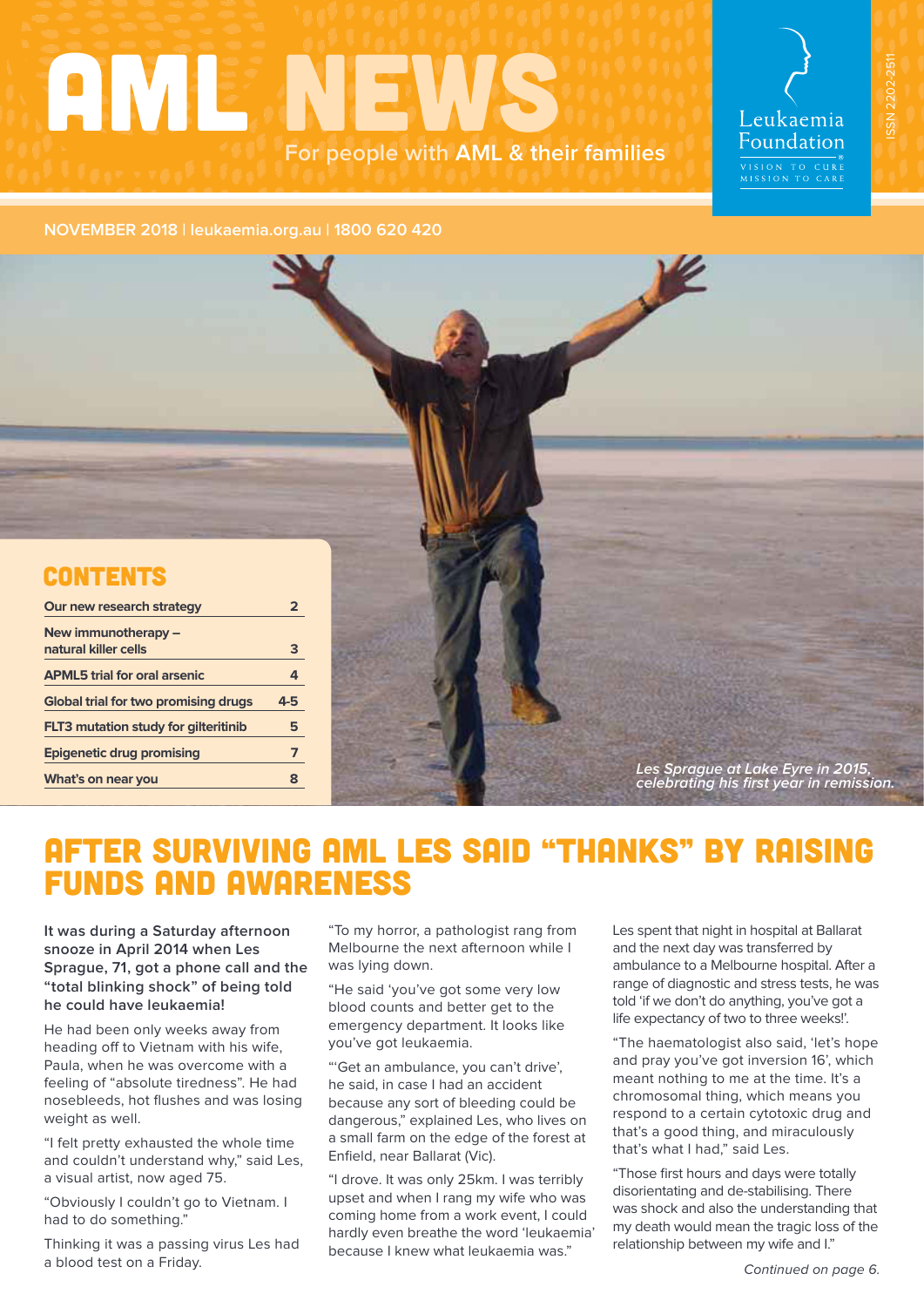# OUR NEW RESEARCH STRATEGY INVESTS IN INNOVATION

**The Leukaemia Foundation's new research strategy supports medical research that drives rapid advancements in treatments, encourages the careers of promising scientists and discovers new diagnostics and novel therapies. Giving Australians access to global clinical trials is another key aim.**

CEO, Bill Petch said this new research framework came from consulting with the Leukaemia Foundation's stakeholders over the last two years.

"We have turned our attention to investment in innovation – in diagnosis, treatments and improving quality of life across the blood cancer spectrum," said Bill.

"And by forging new, strong research partnerships with leading research agencies, including HSANZ, Cancer Australia, the Centre for Blood Transplant and Cell Therapy's Centre of Research Excellence, our new research program is powered for maximum impact.

"Our research priorities are understanding the biology of blood cancers, tailor-made therapies to treat each patient's cancer and the psychosocial aspects of blood cancer.

"Other key areas will include innovative clinical trials, new therapies and prevention research which includes investigating risk factors and possible causes of blood cancers."



**Bill Petch, Leukaemia Foundation CEO.** 

Our current (2017-2019) multi-million dollar funding commitment to research will grow over coming years in line with generous support from the community.

**To find out more about our new research program visit: [leukaemia.org.au/research](https://www.leukaemia.org.au/research/)**

### GVHD RESEARCH BRINGS NEW HOPE

**There is an urgent need for new treatment approaches to better prevent and treat graft versus host disease (GVHD).**

In response, the Leukaemia Foundation has announced a \$1 million investment to the Centre for Blood Transplant and Cell Therapy (CBTCT).

The CBTCT is a newly funded Centre of Research Excellence (CRE) endorsed by the National Health and Medical Research Council (NH&MRC) to develop a world class, multi-centre approach to design and deliver improved therapies for people with blood cancers.

The Leukaemia Foundation is a major partner and the only non-government organisation to support this project to better prevent and treat GVHD and maintain and/or augment immunity to leukaemia.

Better outcomes for GVHD will be achieved by:

• changing clinical practice for treating transplant recipients who have GVHD,

### Q&A WITH KIMBERLY **STEGMAIER**

**There is much that excites U.S. physician/scientist, Kimberly Stegmaier, about advances in AML research. The Professor of Pediatrics at Harvard Medical School, Boston, was one of the international speakers at the**  • discovering biomarkers with diagnostic, prognostic and predictive power, to prevent GVHD, and

• using novel agents, such as CAR T-cell therapy, immunomodulatory and immunotherapy agents and genetically modified T-cells, to reduce blood cancer relapse and improve patient survival.

## ABOUT GVHD

#### **A bone marrow (or peripheral blood stem cell) transplant (BMT or SCT) is a possible treatment for AML.**

GVHD may occur after an allogenic BMT or SCT (in which someone receives bone marrow tissue or stem cells from a donor). These donated cells view the recipient's body as foreign and attack it.

GVHD affects most (50-70%) of BMT or SCT recipients, with 20% of them developing severe acute GVHD that doesn't respond to conventional treatment.

Dr Siok Tey - one of five chief Australian

investigators for the CBTCT.

Together with opportunistic infections, GVHD accounts for most transplantrelated deaths.

**To read this story, visit: [bit.ly/ProfessorStegmaier](https://www.leukaemia.org.au/qa-kimberly-stegmaier/)**

**Leukaemia Foundation-hosted New Directions in Leukaemia Research conference, in Brisbane earlier this year. AML News spoke to her following her presentation, 'Clinical translation of AML genomics'.** 

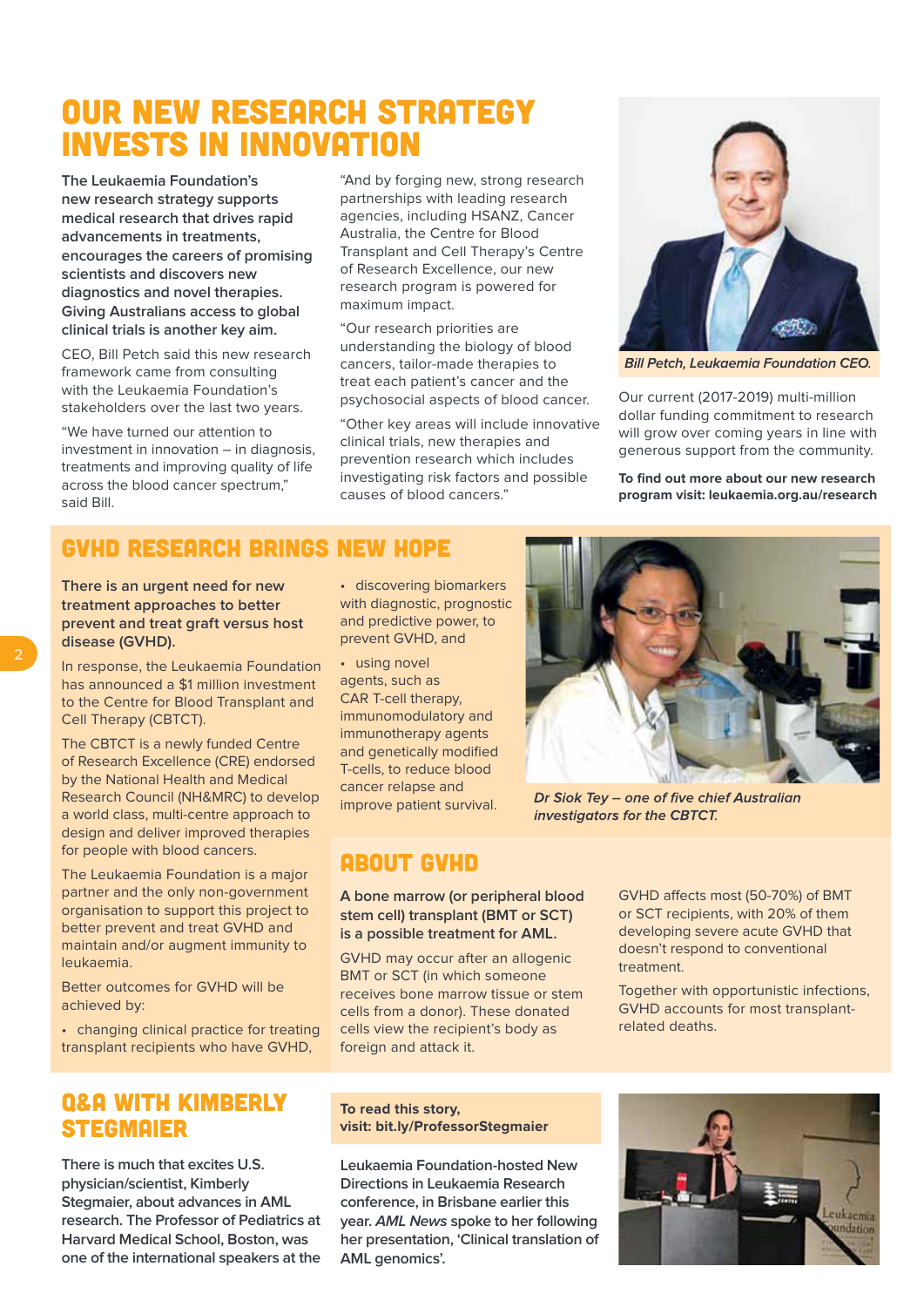# UNLEASHING FULL POTENTIAL OF NK CELLS TO TREAT AML

**A major finding by basic science researcher, Rebecca Delconte, during her Leukaemia Foundation PhD scholarship, utilises natural killer cells in a potential new form of immunotherapy to treat AML.**

The 28 year-old, who works in the Huntington lab at the Walter and Eliza Hall Institute (Melbourne), has already achieved so much.

Halfway through her scholarship (2015- 2017), Rebecca's research was published in the prestigious journal, Nature Immunology in 2016. A drug company is now searching for a compound to take her discovery to the pre-clinical stage. She has completed her PhD and recently accepted a position at one of the largest research institutes in the U.S., to continue her research work on a specialised type of immune cell – natural killer cells (NK cells), and AML.

#### **"… it looks as though it will be a very translatable finding, which is really exciting."**

"I could never have achieved all these things without my supervisor, Associate Professor Nicholas Huntington, the lab, and the Leukaemia Foundation – it's never a solo project," said Rebecca whose field is immunotherapy.

During her scholarship, she worked on NK cells, which she describes as "the sentinels of your immune system".

"While many forms of immunotherapy have been largely successful, they mainly focus on another immune cell – T-cells – and they can have quite severe off-target effects.

"Because we know how good NK cells are at fighting tumours, we wanted to find an immunotherapy directed against NK cells instead of T-cells," Rebecca explained.

"In healthy individuals, NK cells constantly circulate in the body searching for cells that are stressed, mutated or transformed – cells which could be the beginning of tumour formation.

"The job of NK cells is to clear out those cells, to prevent cancer.

"Obviously people still do get sick and still get cancer, so we wanted to try and manipulate NK cells to make them better at their job," she said.

"We looked at how they respond to different stimuli and found a protein, called CIS, that is crucial for growth factor signaling in NK cells.

"NK cells need a particular growth factor to survive and CIS regulates how NK cells see that growth factor.

"We found that if we targeted that protein (CIS) – by getting rid of it – the NK cells responded better to the growth factor. This caused them to grow and do their anti-tumour job better –10 times better than normal!

"This was the major finding – that removing this protein from NK cells enhances their anti-tumour activity.

"We showed this in several solid tumour cancer models. I also looked at AML and found AML survival was increased when you remove CIS from NK cells. It was a really, really potent response.

"And it looks as though it will be a very translatable finding, which is really exciting," said Rebecca, the lead author on the Nature Immunology paper that has since generated lots of interest, particularly from pharmaceutical companies.

"We have since partnered with one company, to find a drug that can specifically target CIS.

"If there is a drug that can target CIS, we could first test it in pre-clinical models, then hopefully in a Phase I clinical trial.

"That's the blue sky goal, which is still a little while away."

While these experiments are underway, Rebecca has looked into the mechanisms behind the anti-tumour response "to understand why NK cells without that protein are so much better at killing tumour cells".

"There seems to be a number of reasons why," she said.

"Not only do NK cells missing CIS kill more tumour cells, they also grow much faster, so there are more of them available to do the anti-tumour job.

"Our aim is to remove CIS from NK cells, to pump them up and make them better at what they do.

"By targeting CIS, we're unleashing the full potential of the body's own NK cells to then go and attack the AML.



**Rebecca Delconte.** 

"Seeing the translational potential of this basic biological finding has been what has renewed my passion for basic biological research," said Rebecca.

**In a partnership with the HSANZ, the Leukaemia Foundation is funding new PhD scholarships as part of its new research strategy. (See story on page 2.)**

**"I wouldn't have done this research and it might not have happened if the Leukaemia Foundation hadn't funded me."** 

**Read how Rebecca Delconte's PhD scholarship from the Leukaemia Foundation changed the course of her research career. Next year she takes up a post-doctoral position at the Memorial Sloan Kettering Cancer Center in the U.S. to continue working in basic biological research "where the biggest discoveries are still yet to be made".** 

**Visit: [bit.ly/BasicBiologicalResearch](https://www.leukaemia.org.au/the-biggest-discoveries-basic-biological-research/)**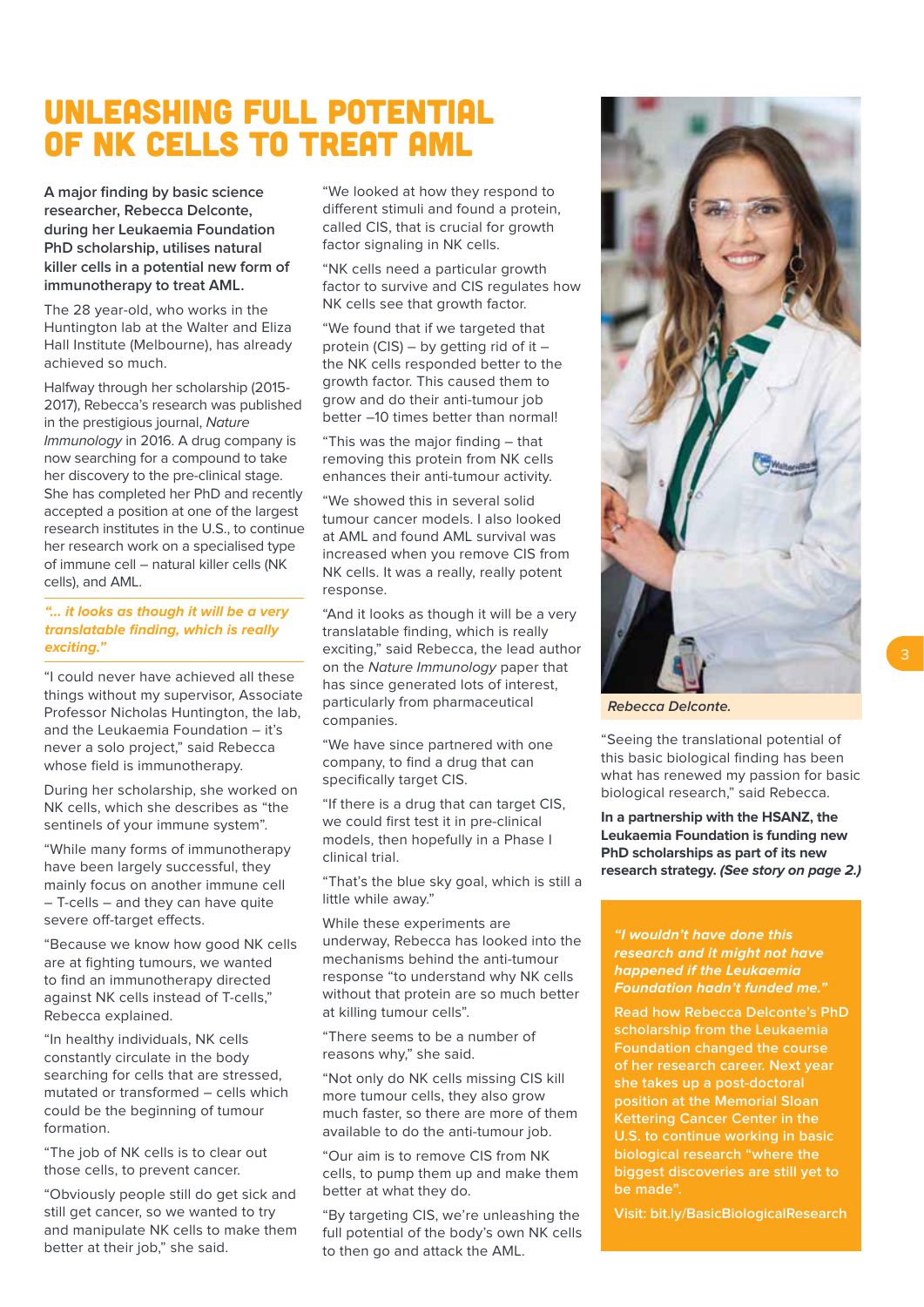# TWO TARGETED THERAPIES OFFER PROMISE FOR NEWLY DIAGNOSED

**A Phase III international clinical trial for two promising drugs "heralds a new era in precision medicine for people with AML" according to Associate Professor Paula Marlton.**

The Head of Leukaemia and Lymphoma Services at Princess Alexandra Hospital (Brisbane) is leading the trial in Australia when it opens early next year.

Two small molecule inhibitors – ivosidenib and enasidenib – will be tested in combination with standard chemotherapy for people newly diagnosed with AML who have either the IDH1 or IDH2 mutations.

This is the first time a targeted therapy has been available to these patient groups, which together make up around 20% of the AML patient population.

Ivosidenib inhibits the activity of the mutated IDH1 gene product and enasidenib targets the related product from mutant IDH2.

"A lot of work has been done on these drugs in the relapsed and refractory setting. Those patients normally do very poorly and their outlook is grim," said Assoc. Prof. Marlton.

"The Phase I/II results for each drug showed responses that were meaningful for quite a few patients in this difficult setting.

"For enasidinib, which is in more advanced clinical development, the overall response rate (ORR) was 40%, with almost 20% achieving a complete response (CR).

"This is certainly remarkable as these were patients essentially out of options who participated in a Phase I trial hoping to benefit from a new targeted agent aimed at addressing one of the mutations in their relapsed leukaemia.

"Enasidinib gave them a meaningful extension of life and in many cases an improvement in quality of life," said Assoc. Prof. Marlton.

"Even among those patients who didn't achieve a CR, many benefited in terms of a reduction in transfusion requirements.

"Their haemoglobin levels and white blood counts went up, so they got less infections, their platelet counts went up, requiring fewer transfusions to prevent bleeding, and their blast count (leukaemia count) went down.

"Those are meaningful responses for a group of patients with a huge unmet need.

### APML5 TRIAL RECRUITING EARLY-2019

**The APML5 trial is the first time in the world a particular capsule formulation of oral arsenic – arsenic trioxide (ATO) – has been studied specifically to optimise treatment for APML.**

Principal investigator Professor Harry Iland said the Australasian Leukaemia & Lymphoma Group study, which opened in June last year, "was a different trial from usual".

"This Phase I trial is not an efficacy trial, it's a pharmacokinetic study, and it's constructed in two parts," he said.

"Standard treatment for APML involves treatment with IV ATO, asll-trans retinoic acid (ATRA), and sometimes chemotherapy. APML induction lasts 4-5 weeks, depending on the white cell count at presentation, followed by seven months of consolidation that is based around four cycles of arsenic. Each cycle lasts four weeks, with a four-week break between cycles.

"Before you go on to the APML5 trial, you need to have been on a standard regimen for induction and be in remission," said Prof. Iland.

"This trial only starts at the beginning of consolidation."

The arsenic is traditionally given daily by intravenous infusion (IV) for five days a week for four weeks in each cycle of consolidation.

"This trial's methodology is the same but in the first week of each cycle we're collecting blood samples and doing pharmacokinetic studies, to measure the amount of arsenic in the blood.

"And in two of those four cycles, instead of using IV arsenic, we're using a new oral formulation of arsenic trioxide.

"Our overall aim is to identify a dose of oral arsenic that gives us the same amount of arsenic in the blood as if you gave it by IV infusion.

"Then we can plan a full Phase II or III study that would be a direct comparison of IV versus oral arsenic and which would look at quality of life as well as efficacy and safety.

"Intravenous arsenic is very cumbersome. It's a two-hour infusion every day for 80 days spread over seven months, so it's a massive disruption for patients and a huge resource waste for the hospital.

"If we can eventually switch over to oral arsenic, that would be a tremendous improvement in the way patients are treated over such a long period of time.

"We have to do this long study, where we still rely mainly on IV arsenic for safety reasons, but we still get two valuable weeks of oral arsenic exposure when we can do the blood testing and pharmacokinetic studies to compare it with the IV arsenic given to the same patients.



**Professor Harry Iland.** 

"By giving the bulk of their treatment in the conventional way with IV arsenic, we know they are being treated appropriately, but at the same time include a little bit of the new agent that we can study and directly compare to the standard treatment."

Accrual for the first part of this Phase I trial, with eight "evaluable patients", has been completed. The trial is on hold as some of these patients are still going through consolidation treatment.

"We have some early data but not enough yet to recommend a dose of oral arsenic for the second part of the trial, scheduled to open early next year at 15 Australian sites, with a planned enrolment of 20 patients."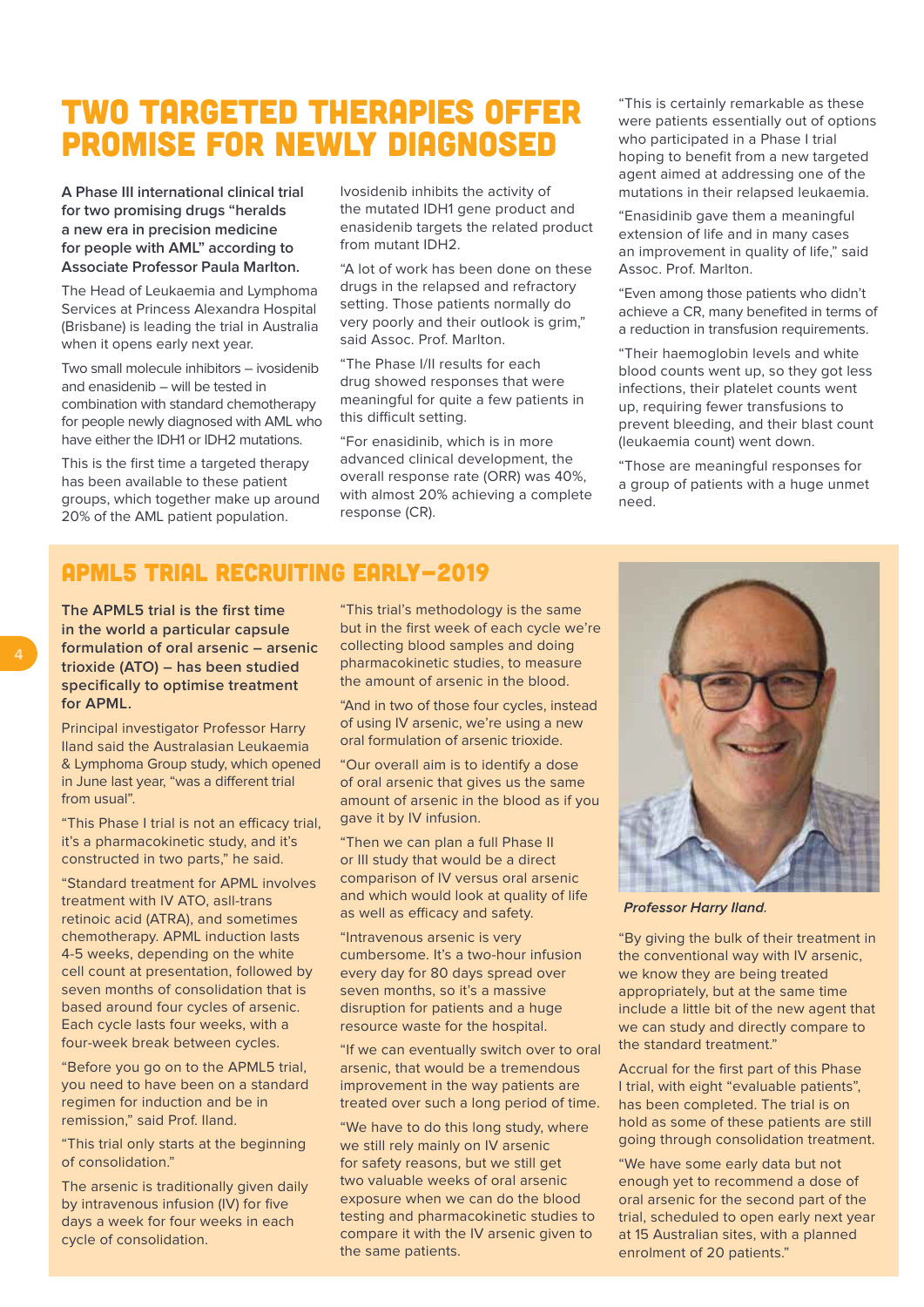"The ivosidenib trial showed very similar promising results, with similar outcomes in terms of the improvement in transfusion requirements, blood counts and the responses," said Assoc. Prof. Marlton.

Almost 42% of patients responded to this treatment, with 22% achieving a CR.

The FDA in the U.S. has approved both drugs for relapsed or refractory AML.

"Now these drugs have moved to the frontline setting and are being trialed in combination with standard chemotherapy for newly diagnosed AML," said Assoc. Prof. Marlton.

"Knowing these trials were coming, we have been collecting information on our patients' IDH status. This requires mutation analysis of their leukaemia cells when they first present [at diagnosis].

"It involves taking leukaemia cells from their diagnostic bone marrow and performing a mutation analysis for the genes in question [IDH1 and IDH2], using genomic sequencing techniques.

"This is referred to as precision medicine and it involves a huge paradigm shift in our approach to AML which is the past has been 'one size fits all'. Now we are hiving off groups of patients with specific mutations," said Assoc. Prof. Marlton.

"We've already been separating those with FLT3 mutations (see story below) and now this group of patients too –

the 8-10% with IDH1 and  $^{\prime\prime}$ 12 % with IDH2 and that approach will continue as new drugs are developed.

"Having rapid, accurate, robust genomic testing available at diagnosis is very important, to slot patients very quickly into the appropriate treatment.

"The reason for screening everyone, regardless of the trial availability, is to have this information for the future so that, if they

unfortunately go on to relapse, we may be able to access these drugs through a compassionate access program. In addition, we are gearing up for this frontline study," she said.

The study is being run out of Holland and Germany and is a collaboration between the lead study groups, HOVON – the Dutch equivalent of the Australasian Leukaemia and Lymphoma Group (ALLG) – and Germany's AML Study Group.

"Both are highly renowned throughout the world and the study has been extended to global co-operative groups including, for the first time, Australia, through the ALLG.



**Assoc. Prof. Paula Marlton.** 

"This new collaboration is an exciting new era in global clinical trials in AML," said Assoc. Prof. Marlton.

"AML is a relatively rare condition and we have to work cooperatively as a global community to try and advance the therapies for AML patients, especially now we are treating small subsets of patients with specific mutations with a specific precision therapy."

**For more information about the HOVON 150 trial, visit: [bit.ly/HOVON150Trial,](https://www.leukaemia.org.au/hovon-150-trial/) contact Assoc. Prof. Paula Marlton on (07) 3176 2111 or speak to your haematologist.** 

### MIDOSTAURIN TRIAL PAVED WAY FOR NEXT GENERATION GILTERITINIB STUDY

**Midostaurin (Rydapt®) is the first targeted therapy to be approved by the Therapeutic Goods Administration for people newly diagnosed with AML who have the FLT3 mutation.**

This recommendation was based on data from the RATIFY trial.

Australian patients were among 3277 patients aged under 60 years screened with a molecular test to identify whether they had the FLT3 mutation, which occurs in about a third of all AML patients.

There were 717 patients with the mutation on the Phase III trial who were randomised to midostaurin, or a placebo, in combination with standard intensive chemotherapy.

The trial resulted in an improvement in overall survival for patients with the FLT3 mutation who were on the midostaurin arm. Median survival was increased from 44% to 51% at four years.

"This is the first targeted therapy approved for patients with FLT3

mutation," said Associate Professor Wei, haematologist at the Alfred Hospital and Monash University.

"It is likely that midostaurin will be a new standard of care for patients with the FLT3 mutation and there are patients already around the country who are receiving this drug through an access program.

#### **"This study, along with the parallel IDH1/IDH2 HOVON trials targets three mutations that affect more than half of all AML patients."**

"We hope that this drug will be available through the PBS."

Leading on from the RATIFY trial, Assoc. Prof. Wei is now collaborating with the HOVON group in Europe for a trial investigating a potentially more potent FLT3 inhibitor, to open in Australia next year.

Participating patients will have FLT3 identified, then will be randomised

to either the new drug (gilteritinib) or midostaurin, both in combination with standard intensive chemotherapy.

Dr Wei said the HOVON study would make both FLT3 inhibitors available after a stem cell transplant as well.

"It will be a big study, available at multiple sites here through the Australasian Leukaemia & Lymphoma Group," said Assoc. Prof. Wei.

"It is the beginning of a new era for more personalised and targeted therapies to improve patient outcomes in AML, and hopefully there will be more therapies to come."

This study, along with the parallel IDH1/ IDH2 HOVON trials (see story above) targets three mutations that affect more than half of all AML patients.

"We're trying to make FLT3 and IDH screening universal and standard for all patients in Australia," said Assoc. Prof. Wei.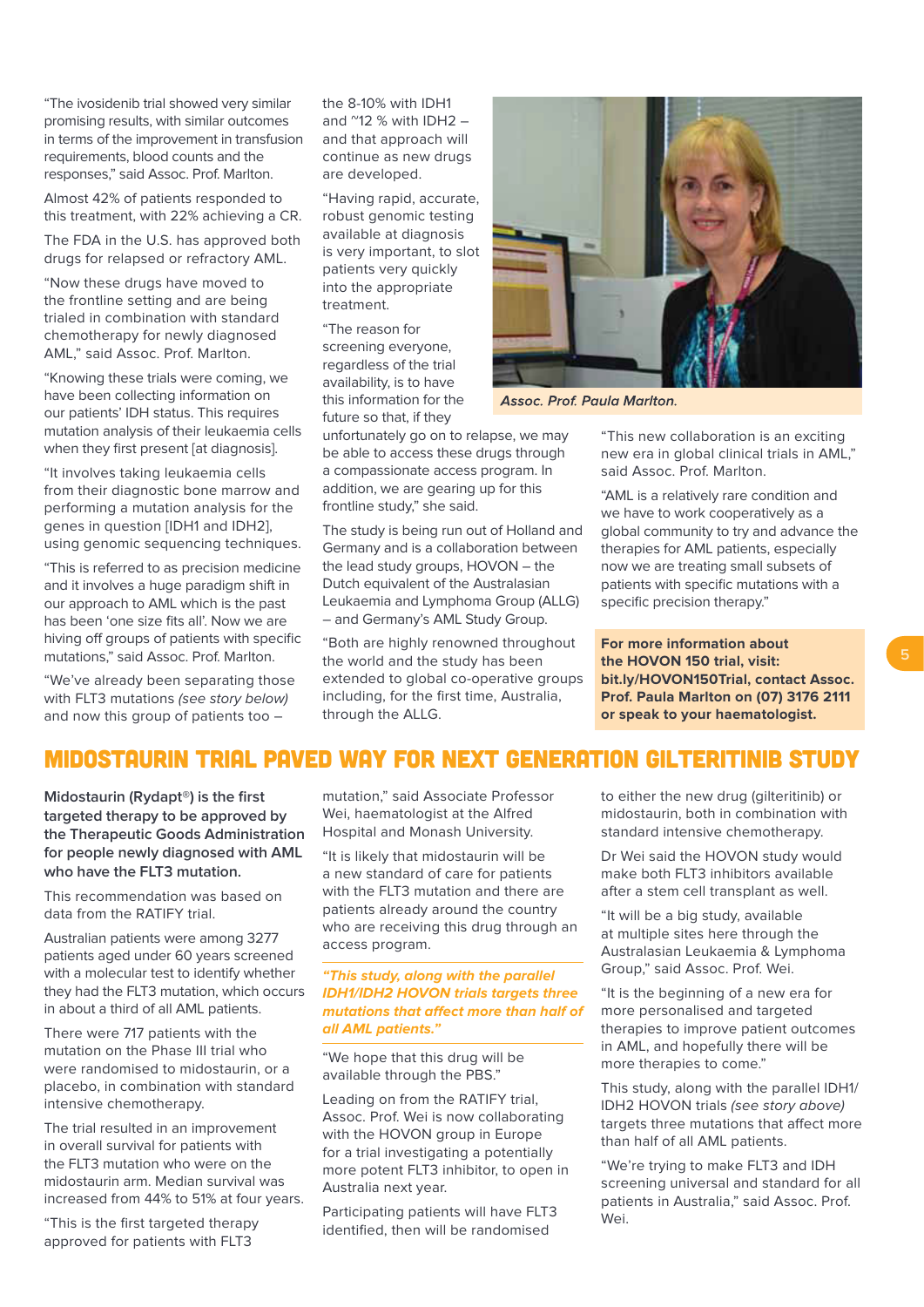### CONTINUED: AFTER SURVIVING AML LES SAID "THANKS"

Paula immediately took time off work as a teacher to be with Les "for as long as it took" which turned out to be four months, and the Spragues remained in Melbourne while Les had four cycles of intensive treatment.

"As we lived way up in the provinces, we were hardly likely to go back and forwards [to Melbourne] every day," said Les.

"Paula was put in touch with the Leukaemia Foundation and they quickly found a unit and made that available to us for the entire time of my treatment.

"It was a haven. Paula would go home at the end of each day and just collapse. It was very unsettling for her to have me with such a debilitating disease so suddenly," he said.

"The unit was comfortable, close, and I was able to go there between cycles of chemotherapy, to recover before going back to hospital."

Despite his fitness, and being told he had the body of a 60-65 year old, Les was too old to have a stem cell transplant. So his haematologist advised that Les was to get 'the strongest dose without actually killing him'.

"And it worked," said Les.

"The first treatment nearly killed me and was terribly painful – it was touch and go."

Les believes he survived AML by finding out everything he could about his blood cancer and not "feeling like a victim".

"I saw people lying in hospital passively copping whatever was going to be given to them, and we didn't do that. We got ourselves in a position where we could be active members of the team treating this thing.

"I made sure I knew the names of all the nurses, the registrars, the cleaners, everyone who had anything to do with us and that made it easier for them to see me not just as a patient but as a person," said Les.

During his second cycle of chemotherapy, Les got a serious infection. Initially thought to be a haemorrhoid, it turned out to be an infection in his blood, from his bowel, because his immune system had failed.

"It was my insistence and Paula's that they properly diagnose this and I think that turned the corner for me and helped save my life. I had to have surgery to fix it.

"I was as weak as a kitten during treatment but luckily I keep pretty fit and that was important, but there were days when I thought, nah, I'm not going to get through this," said  $L_{\text{ac}}$ 

He finished his treatment and went home in July 2014.

"I've had no more chemo or anything since then. Just close surveillance," said Les, who has got on with his life, continuing his work as an artist along with the "millions of jobs that have to be done even on a small farm".

"The Leukaemia Foundation was so good to us," said Les.

"I thought it would be good to do something for them and to raise awareness of what the Leukaemia Foundation does for people, particularly in regional Australia, to make their treatment more palatable or easier.

"I'm an artist and people like art. We decided to say 'thank you' in a way that meant something to us."

Last year, in Ballarat, Les held a sell-out exhibition of his drawings, paintings, etchings and photographs, predominantly of the outback and covering his work over 30 years. He also published a 2018 calendar,



Paula and Les in their Leukaemia Foundation unit in Melbourne, 2014, and Les' lucky king parrot mascot.

with help from a team of enthusiastic supporters, and the Spragues donated a generous percentage of sales from both to the Leukaemia Foundation – \$8000.

Earlier this year, Les and Paula finally got to go to Vietnam.

### AML NEWS – A TURNING POINT FOR PAULA

**When Les was first diagnosed, finding and reading a copy of AML News in the hospital ward in Melbourne was critical for Paula Sprague.** 

**"We knew about leukaemia but we didn't know what AML was. Yet AML was well known and widespread enough that there was actually a newsletter about it!" said Les.**

**"Paula found out a lot of research was going on and an organisation [the Leukaemia Foundation] supported people like me, and their families.** 

**"That newsletter was an important part of Paula being able to deal with this and a turning point for her in marshalling support for me.** 

**"It's so true that a good news story is what people need when they've been sandbagged by this very fast moving disease."**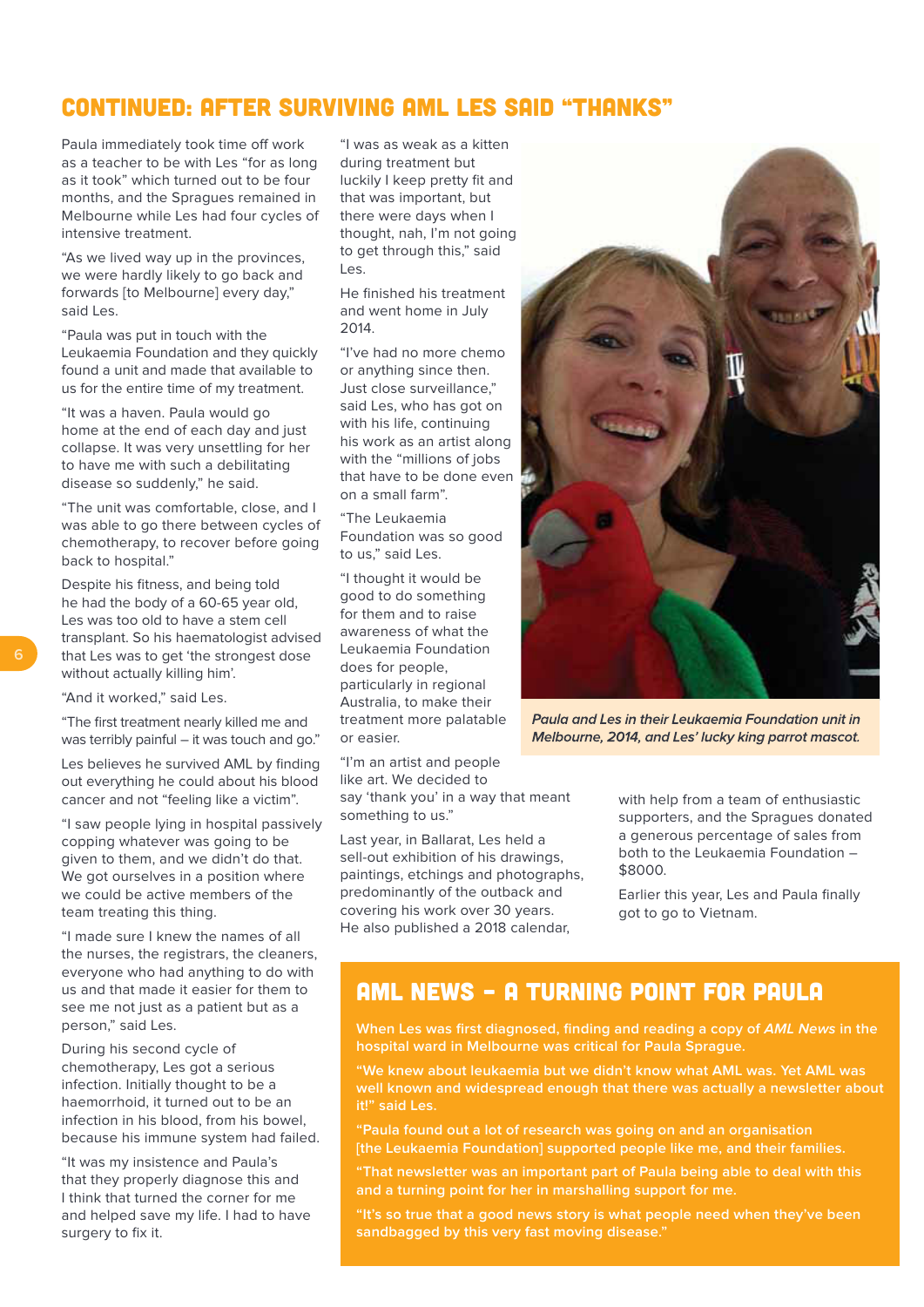# EPIGENETIC DRUG TRIAL RECRUITING FOR RELAPSED OR REFRACTORY AML

**A Phase II trial for a 'first in class' epigenetic drug that already has shown promising results is recruiting in Australia for people with relapsed or refractory AML.**

This drug, called IBET\*, was developed by GlaxoSmithKline in collaboration with work performed in Professor Mark Dawson's laboratory, with funding support from the Leukaemia Foundation.

Prof. Dawson said results from the international Phase I study of 40 patients from five hospitals in Australia, the U.S. and the UK, had proven the drug was "safe and tolerable".

"The results of that clinical trial will be reported later this year," said Prof. Dawson, a clinician-scientist at the Peter MacCallum Cancer Centre (Melbourne).

Prof. Dawson received a \$1 million fiveyear senior research fellowship from the Leukaemia Foundation in 2013.

"It has been invaluable in helping me reestablish the lab in Melbourne," he said.

In 2014, Prof. Dawson, along with PhD student, Dr Chun Fong, moved from the University of Cambridge (UK) to the Peter MacCallum Cancer Centre.

"In the last five years the lab has grown from one to 28 people," said Prof. Dawson.

"The importance of the Leukaemia Foundation in providing the platform to build that lab cannot be overstated.

"It has been absolutely critical. They have not only supported me, they've supported many members of my lab."

Three members of Prof. Dawson's lab also have received research grants from the Leukaemia Foundation: Dr Chun Fong, PhD scholarship (clinical), \$180,000, 2013-2015; Mr Dean Tyler, PhD scholarship top up grant, \$14,151, 2015- 2017; and Dr Omer Gilan, postdoctoral fellowship, \$300,000, 2015-2017.

"They helped establish this critical mass for me to build the research team and in terms of what they have achieved, it's fair to say they have achieved enormously on a world scale."

Dr Chun looked at how leukaemias develop resistance to therapy.

"Insights from his work have been farreaching, published in one of the world's premier scientific journals, Nature, and cited more than 100 times since its publication," said Prof. Dawson.

"It has been referred to as a seminal body of work because it established major principles that previously eluded us, including the fact that resistance often emerges from leukaemia stem cells, and almost as importantly, resistance can emerge in the absence of new mutations.

"Those two key insights have provided ongoing work in the lab and Dr Fong used his Leukaemia Foundation scholarship to build that body of work and it provided him with his own platform to get independent funding.

"He has moved on to be the head of myeloid malignancies at the Austin Hospital and has started his own area of research."

Dean Tyler developed a new chemical method to show "at an unprecedented level" how drugs work within cells.

"We often make the assumption that drugs are equally distributed around the body and work effectively, regardless of the tissue in which the cancer is harboured," said Prof. Dawson.

"Dean's work, published in an equally prestigious journal, Science, really challenged that dogma and showed, using new methods, that we can now trace and identify exactly where in the cell the drug is going and why that drug is able to turn a gene on or off. And it showed that some tissues, such as the bone marrow, which often harbours leukaemia cells, does not necessarily get the level of drug exposure one had previously assumed.

"This really helps us develop better strategies for the development of leukaemia," Prof. Dawson said.

Another premier journal, Nature Structural and Molecular Biology, published Dr Gilan's work, which showed, in a very aggressive leukaemia (often seen in the paediatric patient population) how two key proteins, that regulate the expression of genes that sustain the leukaemia, interact and work together.

"Those insights ultimately will lead to new therapies in the long run to really tackle these two key proteins and hopefully give a better outcome for adults and children who have that particular AML subtype."



**Professor Mark Dawson.** 

Prof. Dawson said that, in addition to establishing a successful team and doing groundbreaking research, "we've taken that research into the clinical arena".

"We've taken the new molecules we have discovered to run the clinical trial which involves testing a first-in-class drug that affects the way genes are turned on and off in cancer cells.

"The drug is a bromodomain inhibitor that targets a critical protein, called BRD4, which is an essential regulator of malignant gene expression programs in cells.

"It is an epigenetic therapy," said Prof. Dawson.

"Epigenetic proteins regulate access to our DNA. Our DNA contains genes that need to be expressed, the DNA itself is replicated, and the DNA is repaired after DNA damage. And all the proteins that control access to DNA, to enable those DNA-templated processes (of gene expression, gene repair and replication) are called epigenetic proteins.

"No single drug has ever cured AML. It is only cured as part of combination drug regimens. The important thing here is how best to use this drug to combat AML and that is a study that is ongoing.

"By itself, IBET has significant promise, but where it will have its best effects, is in combination with other agents and really working that out is what the next few years of our research is going to do," said Prof. Dawson.

**Speak to your haematologist about your eligibility for this trial. More information on the trial is available on the ClinTrial Refer ANZ app. This can be downloaded from the App Store (iPhone, iPad users) or Google Play (Android users).**

\* also known as GSK525762.